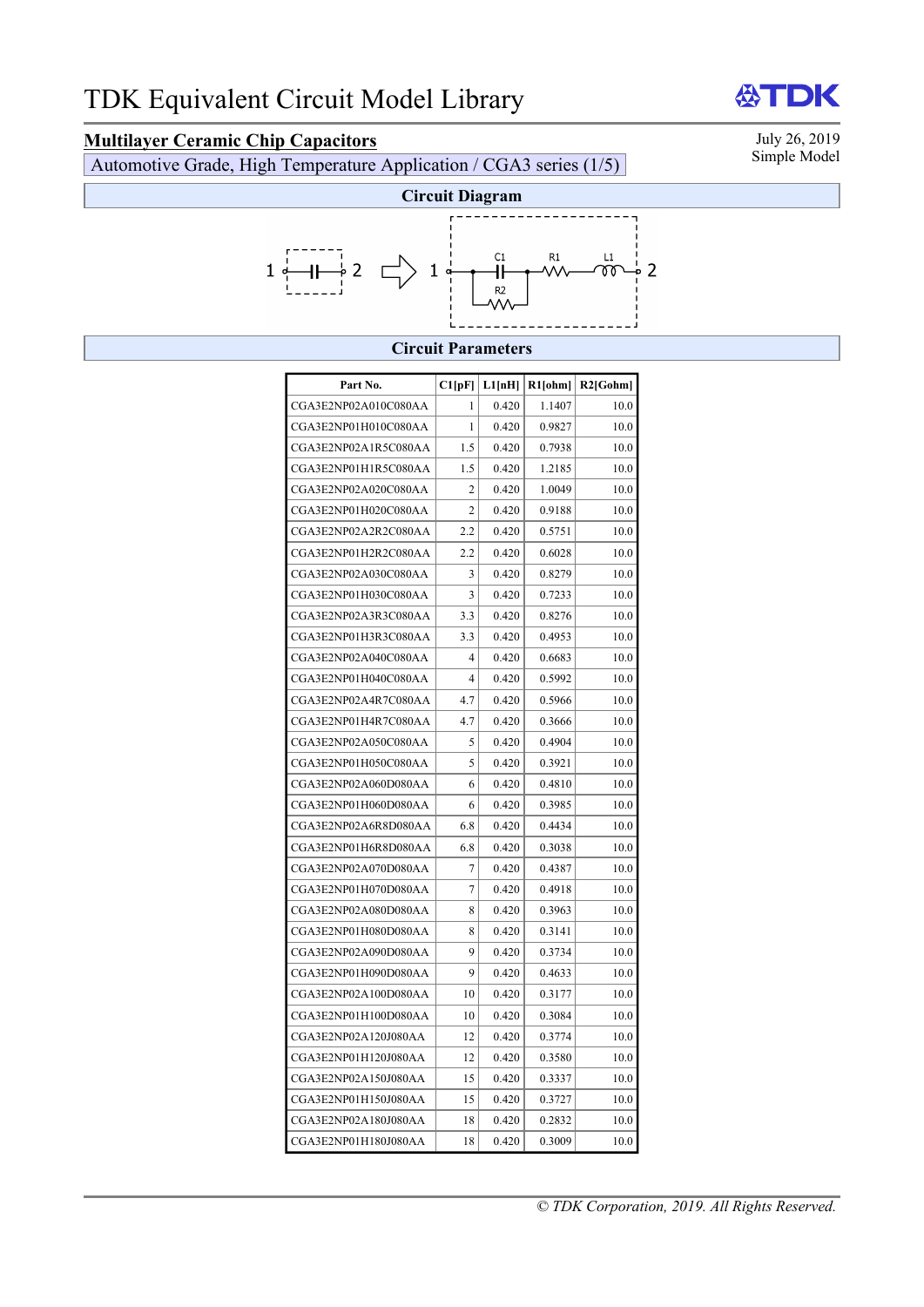**Multilayer Ceramic Chip Capacitors**<br>Automotive Grade High Temperature Application / CGA3 series (2/5) Simple Model Automotive Grade, High Temperature Application / CGA3 series (2/5)



#### **Circuit Parameters**

| Part No.             | Cl[pF] | L1[nH] | R1[ohm] | $R2$ [Gohm] |
|----------------------|--------|--------|---------|-------------|
| CGA3E2NP02A220J080AA | 22     | 0.420  | 0.2436  | 10.0        |
| CGA3E2NP01H220J080AA | 22     | 0.420  | 0.2911  | 10.0        |
| CGA3E2NP02A270J080AA | 27     | 0.420  | 0.2617  | 10.0        |
| CGA3E2NP01H270J080AA | 27     | 0.420  | 0.2376  | 10.0        |
| CGA3E2NP02A330J080AA | 33     | 0.420  | 0.2683  | 10.0        |
| CGA3E2NP01H330J080AA | 33     | 0.420  | 0.2471  | 10.0        |
| CGA3E2NP02A390J080AA | 39     | 0.420  | 0.1719  | 10.0        |
| CGA3E2NP01H390J080AA | 39     | 0.420  | 0.2362  | 10.0        |
| CGA3E2NP02A470J080AA | 47     | 0.420  | 0.3899  | 10.0        |
| CGA3E2NP01H470J080AA | 47     | 0.420  | 0.2173  | 10.0        |
| CGA3E2NP02A560J080AA | 56     | 0.420  | 0.1700  | 10.0        |
| CGA3E2NP01H560J080AA | 56     | 0.420  | 0.1843  | 10.0        |
| CGA3E2NP02A680J080AA | 68     | 0.420  | 0.1176  | 10.0        |
| CGA3E2NP01H680J080AA | 68     | 0.420  | 0.1473  | 10.0        |
| CGA3E2NP02A820J080AA | 82     | 0.420  | 0.1501  | 10.0        |
| CGA3E2NP01H820J080AA | 82     | 0.420  | 0.1633  | 10.0        |
| CGA3E2NP02A101J080AA | 100    | 0.420  | 0.0919  | 10.0        |
| CGA3E2NP01H101J080AA | 100    | 0.420  | 0.1402  | 10.0        |
| CGA3E2NP02A121J080AA | 120    | 0.420  | 0.1401  | 10.0        |
| CGA3E2NP01H121J080AA | 120    | 0.420  | 0.0795  | 10.0        |
| CGA3E2NP02A151J080AA | 150    | 0.420  | 0.0779  | 10.0        |
| CGA3E2NP01H151J080AA | 150    | 0.420  | 0.0807  | 10.0        |
| CGA3E2NP02A181J080AA | 180    | 0.420  | 0.1067  | 10.0        |
| CGA3E2NP01H181J080AA | 180    | 0.420  | 0.0659  | 10.0        |
| CGA3E2NP02A221J080AA | 220    | 0.420  | 0.0552  | 10.0        |
| CGA3E2NP01H221J080AA | 220    | 0.420  | 0.0681  | 10.0        |
| CGA3E2NP02A271J080AA | 270    | 0.420  | 0.0899  | 10.0        |
| CGA3E2NP01H271J080AA | 270    | 0.420  | 0.0834  | 10.0        |
| CGA3E2NP02A331J080AA | 330    | 0.420  | 0.0659  | 10.0        |
| CGA3E2NP01H331J080AA | 330    | 0.420  | 0.0770  | 10.0        |
| CGA3E2NP02A391J080AA | 390    | 0.420  | 0.1118  | 10.0        |
| CGA3E2NP01H391J080AA | 390    | 0.420  | 0.0602  | 10.0        |
| CGA3E2NP02A471J080AA | 470    | 0.420  | 0.0607  | 10.0        |
| CGA3E2NP01H471J080AA | 470    | 0.420  | 0.0560  | 10.0        |
| CGA3E2NP02A561J080AA | 560    | 0.420  | 0.0535  | 10.0        |
| CGA3E2NP01H561J080AA | 560    | 0.420  | 0.0566  | 10.0        |

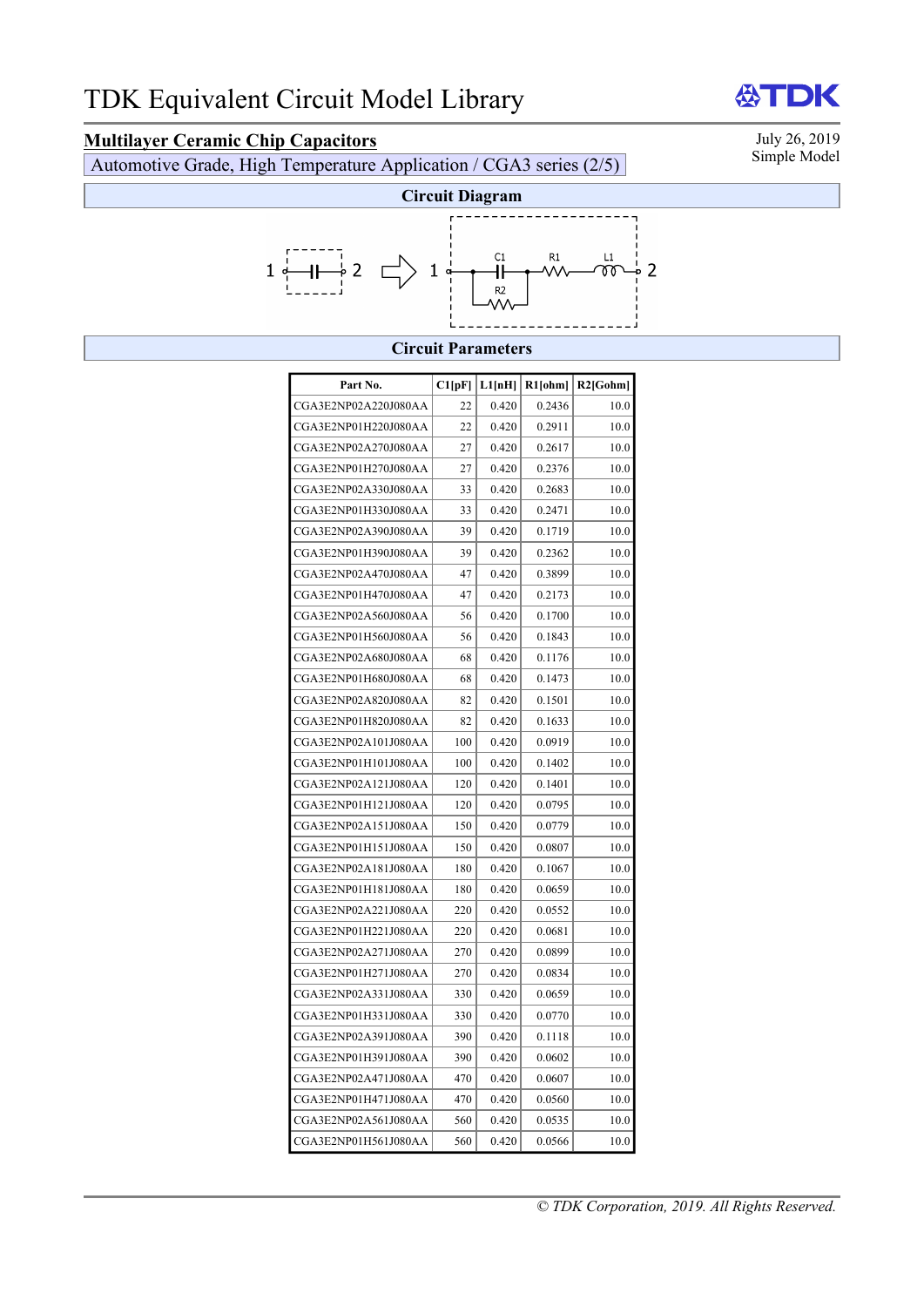# **Multilayer Ceramic Chip Capacitors**<br>Automotive Grade High Temperature Application / CGA3 series (3/5) Simple Model

Automotive Grade, High Temperature Application / CGA3 series (3/5)



#### **Circuit Parameters**

| Part No.             | Cl[pF] | L1[nH] | $R1$ [ohm] | $R2$ [Gohm] |
|----------------------|--------|--------|------------|-------------|
| CGA3E2NP02A681J080AA | 680    | 0.420  | 0.0463     | 10.0        |
| CGA3E2NP01H681J080AA | 680    | 0.420  | 0.0473     | 10.0        |
| CGA3E3NP02E821J080AA | 820    | 0.420  | 0.0572     | 10.0        |
| CGA3E2NP02A821J080AA | 820    | 0.420  | 0.0543     | 10.0        |
| CGA3E2NP01H821J080AA | 820    | 0.420  | 0.0380     | 10.0        |
| CGA3E2NP02A102J080AA | 1.000  | 0.420  | 0.0369     | 10.0        |
| CGA3E2NP01H102J080AA | 1,000  | 0.420  | 0.0396     | 10.0        |
| CGA3E2X8R2A102K080AA | 1,000  | 0.420  | 0.1886     | 10.0        |
| CGA3E2X8R2A102M080AA | 1,000  | 0.420  | 0.1886     | 10.0        |
| CGA3E2X8R1H102K080AA | 1,000  | 0.420  | 0.1886     | 10.0        |
| CGA3E2X8R1H102M080AA | 1,000  | 0.420  | 0.1886     | 10.0        |
| CGA3E2NP02A122J080AA | 1,200  | 0.420  | 0.0290     | 10.0        |
| CGA3E2NP01H122J080AA | 1,200  | 0.420  | 0.0366     | 10.0        |
| CGA3E2NP02A152J080AA | 1,500  | 0.420  | 0.0284     | 10.0        |
| CGA3E2NP01H152J080AA | 1,500  | 0.420  | 0.0284     | 10.0        |
| CGA3E2X8R2A152K080AA | 1,500  | 0.420  | 0.1868     | 10.0        |
| CGA3E2X8R2A152M080AA | 1,500  | 0.420  | 0.1868     | 10.0        |
| CGA3E2X8R1H152K080AA | 1,500  | 0.420  | 0.1868     | 10.0        |
| CGA3E2X8R1H152M080AA | 1,500  | 0.420  | 0.1868     | 10.0        |
| CGA3E2NP02A182J080AA | 1,800  | 0.420  | 0.0288     | 10.0        |
| CGA3E2NP01H182J080AA | 1,800  | 0.420  | 0.0256     | 10.0        |
| CGA3E2NP02A222J080AA | 2,200  | 0.420  | 0.0214     | 10.0        |
| CGA3E2NP01H222J080AA | 2,200  | 0.420  | 0.0310     | 10.0        |
| CGA3E2X8R2A222K080AA | 2,200  | 0.420  | 0.1359     | 10.0        |
| CGA3E2X8R2A222M080AA | 2,200  | 0.420  | 0.1359     | 10.0        |
| CGA3E2X8R1H222K080AA | 2,200  | 0.420  | 0.1359     | 10.0        |
| CGA3E2X8R1H222M080AA | 2,200  | 0.420  | 0.1359     | 10.0        |
| CGA3E2NP01H272J080AA | 2,700  | 0.420  | 0.0249     | 10.0        |
| CGA3E2NP02A272J080AA | 2,700  | 0.420  | 0.0220     | 10.0        |
| CGA3E2NP01H332J080AA | 3,300  | 0.420  | 0.0218     | 10.0        |
| CGA3E2X8R2A332K080AA | 3,300  | 0.420  | 0.0945     | 10.0        |
| CGA3E2X8R2A332M080AA | 3,300  | 0.420  | 0.0945     | 10.0        |
| CGA3E2X8R1H332K080AA | 3,300  | 0.420  | 0.0945     | 10.0        |
| CGA3E2X8R1H332M080AA | 3,300  | 0.420  | 0.0945     | 10.0        |
| CGA3E2NP02A332J080AA | 3,300  | 0.420  | 0.0209     | 10.0        |
| CGA3E2NP01H392J080AA | 3,900  | 0.420  | 0.0233     | 10.0        |

### **ATDK**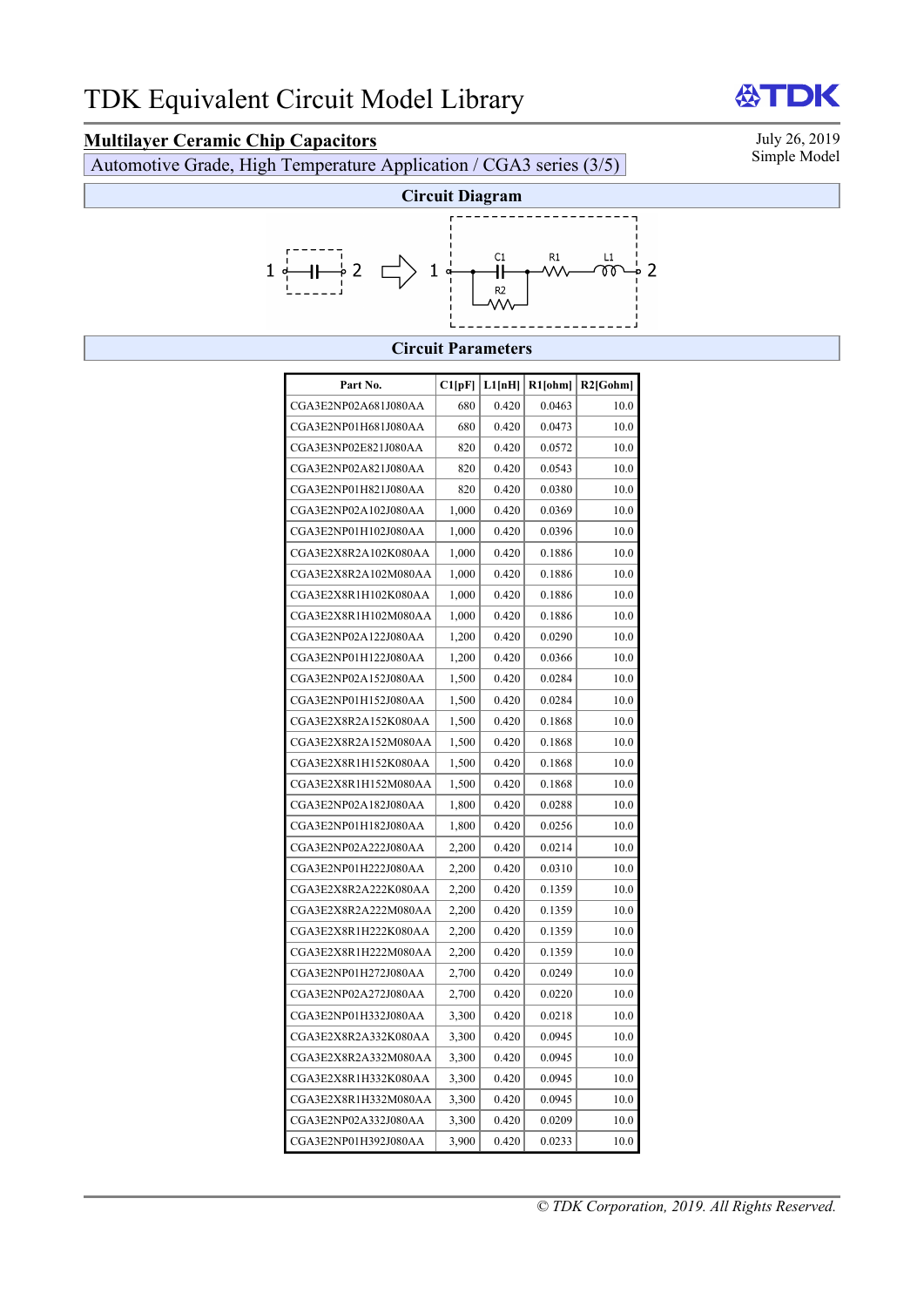# **Multilayer Ceramic Chip Capacitors**<br>Automotive Grade, High Temperature Application (CGA3 series (A/5) Simple Model

Automotive Grade, High Temperature Application / CGA3 series (4/5)

**ATDK** 



### **Circuit Parameters**

| Part No.             | Cl[pF]  | L1[nH] | $R1$ [ohm] | $R2$ [Gohm] |
|----------------------|---------|--------|------------|-------------|
| CGA3E2NP01H472J080AA | 4,700   | 0.420  | 0.0255     | 10.0        |
| CGA3E2X8R2A472K080AA | 4,700   | 0.420  | 0.0969     | 10.0        |
| CGA3E2X8R2A472M080AA | 4,700   | 0.420  | 0.0969     | 10.0        |
| CGA3E2X8R1H472K080AA | 4,700   | 0.420  | 0.0969     | 10.0        |
| CGA3E2X8R1H472M080AA | 4,700   | 0.420  | 0.0969     | 10.0        |
| CGA3E2NP01H562J080AA | 5,600   | 0.420  | 0.0263     | 10.0        |
| CGA3E2NP01H682J080AA | 6,800   | 0.420  | 0.0173     | 10.0        |
| CGA3E2X8R2A682K080AA | 6,800   | 0.420  | 0.0681     | 10.0        |
| CGA3E2X8R2A682M080AA | 6,800   | 0.420  | 0.0681     | 10.0        |
| CGA3E2X8R1H682K080AA | 6,800   | 0.420  | 0.0681     | 10.0        |
| CGA3E2X8R1H682M080AA | 6,800   | 0.420  | 0.0681     | 10.0        |
| CGA3E2NP01H822J080AA | 8,200   | 0.420  | 0.0237     | 10.0        |
| CGA3E2NP01H103J080AA | 10,000  | 0.420  | 0.0160     | 10.0        |
| CGA3E2X8R2A103K080AA | 10,000  | 0.420  | 0.0509     | 10.0        |
| CGA3E2X8R2A103M080AA | 10,000  | 0.420  | 0.0509     | 10.0        |
| CGA3E2X8R1H103K080AA | 10,000  | 0.420  | 0.0509     | 10.0        |
| CGA3E2X8R1H103M080AA | 10,000  | 0.420  | 0.0509     | 10.0        |
| CGA3E2X8R2A153K080AA | 15,000  | 0.420  | 0.0378     | 10.0        |
| CGA3E2X8R2A153M080AA | 15,000  | 0.420  | 0.0378     | 10.0        |
| CGA3E2X8R1H153K080AA | 15,000  | 0.420  | 0.0378     | 10.0        |
| CGA3E2X8R1H153M080AA | 15,000  | 0.420  | 0.0378     | 10.0        |
| CGA3E3X8R2A223K080AB | 22,000  | 0.420  | 0.0522     | 10.0        |
| CGA3E3X8R2A223M080AB | 22,000  | 0.420  | 0.0522     | 10.0        |
| CGA3E2X8R1H223K080AA | 22,000  | 0.420  | 0.0396     | 10.0        |
| CGA3E2X8R1H223M080AA | 22,000  | 0.420  | 0.0396     | 10.0        |
| CGA3E3X8R2A333K080AB | 33,000  | 0.420  | 0.0273     | 10.0        |
| CGA3E3X8R2A333M080AB | 33,000  | 0.420  | 0.0273     | 10.0        |
| CGA3E2X8R1H333K080AA | 33,000  | 0.420  | 0.0298     | 10.0        |
| CGA3E2X8R1H333M080AA | 33,000  | 0.420  | 0.0298     | 10.0        |
| CGA3E2X8R1H473K080AA | 47,000  | 0.420  | 0.0195     | 10.0        |
| CGA3E2X8R1H473M080AA | 47,000  | 0.420  | 0.0195     | 10.0        |
| CGA3E3X8R1H683K080AB | 68,000  | 0.420  | 0.0290     | 7.35        |
| CGA3E3X8R1H683M080AB | 68,000  | 0.420  | 0.0290     | 7.35        |
| CGA3E2X8R1E683K080AA | 68,000  | 0.420  | 0.0180     | 7.35        |
| CGA3E2X8R1E683M080AA | 68,000  | 0.420  | 0.0180     | 7.35        |
| CGA3E3X8R1H104K080AB | 100,000 | 0.420  | 0.0190     | 5.00        |